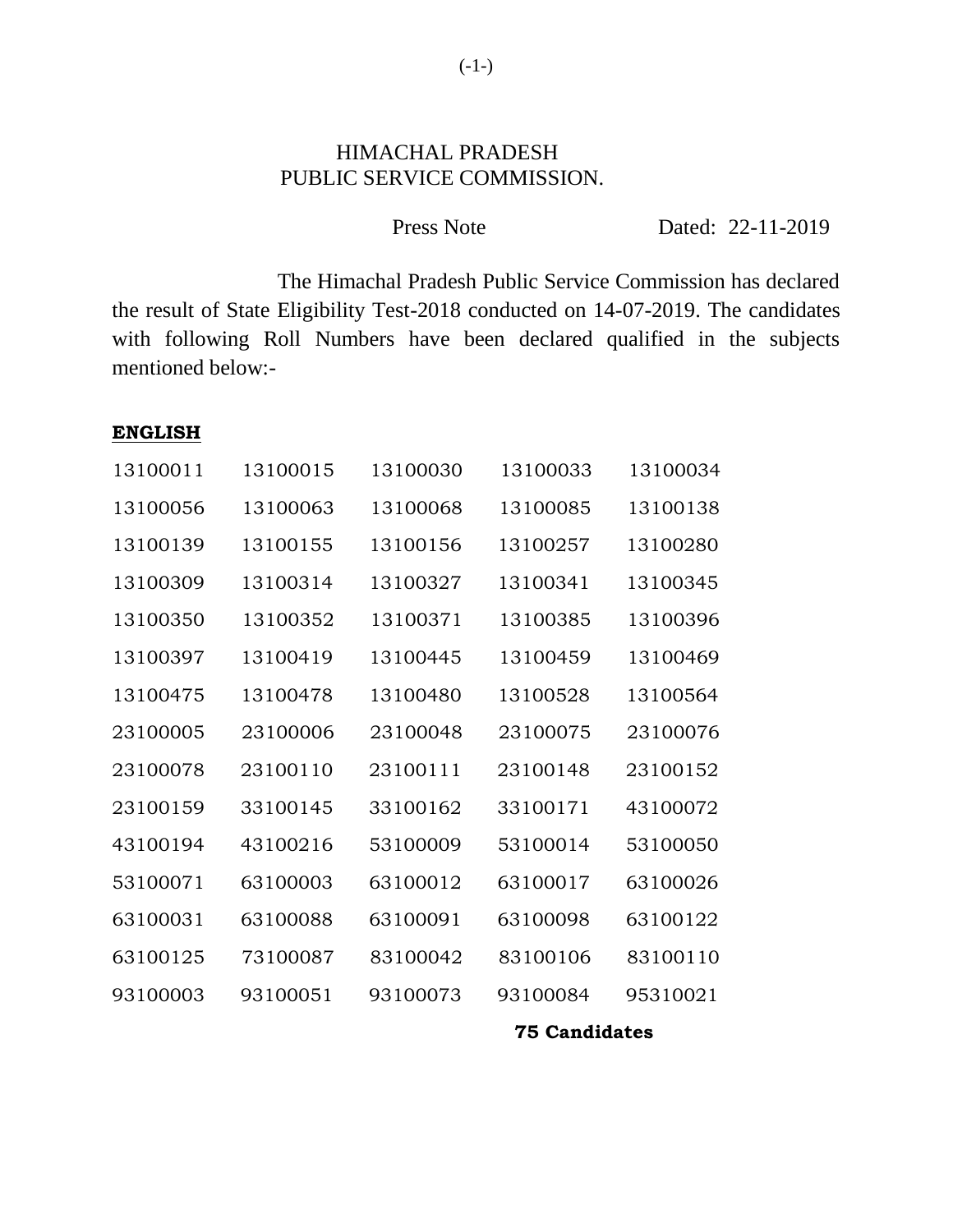## **CHEMICAL SCIENCES**

| 13200038 | 13200058 | 13200060 | 13200095 | 13200103 |
|----------|----------|----------|----------|----------|
| 13200104 | 13200110 | 13200118 | 13200128 | 13200161 |
| 13200192 | 13200203 | 13200244 | 13200252 | 13200272 |
| 13200291 | 13200317 | 13200334 | 33200015 | 33200170 |
| 33200205 | 43200010 | 43200034 | 43200035 | 43200054 |
| 43200107 | 43200143 | 43200243 | 53200045 | 53200063 |
| 63200005 | 63200009 | 63200018 | 63200030 | 63200041 |
| 63200094 | 63200098 | 63200120 | 63200170 | 63200204 |
| 63200259 | 63200261 | 73200007 | 83200008 | 83200016 |
| 83200017 | 83200032 | 83200042 | 83200169 | 83200177 |
| 83200179 | 83200281 | 93200003 | 93200007 | 93200036 |
| 93200042 | 93200079 | 95320031 |          |          |

#### **58 Candidates**

# **LIFE SCIENCES**

| 13300008 | 13300011 | 13300027 | 13300042 | 13300066 |
|----------|----------|----------|----------|----------|
| 13300071 | 13300079 | 13300080 | 13300081 | 13300088 |
| 13300094 | 13300097 | 13300114 | 13300115 | 13300128 |
| 13300138 | 13300167 | 13300173 | 13300185 | 13300193 |
| 13300199 | 13300201 | 13300212 | 13300308 | 13300345 |
| 13300365 | 13300371 | 13300380 | 13300403 | 13300410 |
| 13300421 | 13300449 | 13300458 | 13300467 | 13300472 |
| 13300473 | 13300489 | 13300499 | 13300502 | 13300504 |
| 13300512 | 13300517 | 13300525 | 13300531 | 13300533 |
| 13300563 | 13300590 | 13300603 | 23300020 | 23300034 |
| 23300037 | 23300065 | 23300066 | 23300092 | 23300095 |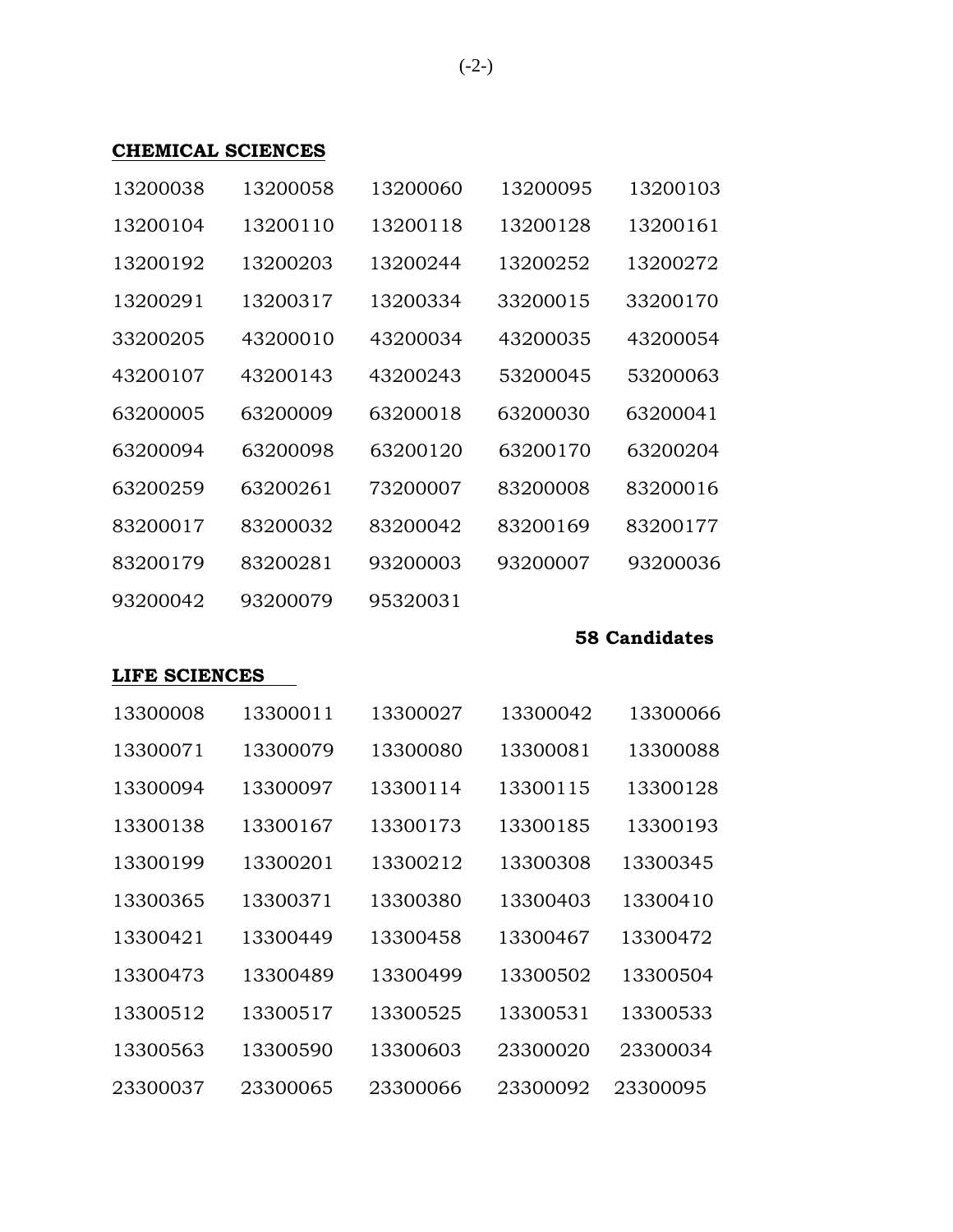| 23300111 | 23300122 | 23300145 | 23300183 | 23300184 |
|----------|----------|----------|----------|----------|
| 23300198 | 23300211 | 23300237 | 33300008 | 33300014 |
| 33300045 | 33300058 | 33300059 | 33300062 | 33300065 |
| 33300067 | 33300101 | 33300104 | 33300117 | 33300151 |
| 33300162 | 33300172 | 33300206 | 33300208 | 33300220 |
| 33300249 | 33300262 | 33300290 | 33300332 | 33300364 |
| 33300397 | 43300048 | 43300074 | 43300080 | 43300085 |
| 43300118 | 43300120 | 43300121 | 43300128 | 43300140 |
| 43300195 | 43300226 | 43300230 | 43300312 | 43300318 |
| 43300344 | 43300373 | 43300376 | 43300408 | 43300415 |
| 43300423 | 43300446 | 43300448 | 43300465 | 43300478 |
| 43300494 | 43300521 | 43300524 | 43300572 | 43300616 |
| 43300629 | 43300636 | 53300015 | 53300021 | 53300026 |
| 53300035 | 53300046 | 53300054 | 53300068 | 53300073 |
| 63300002 | 63300006 | 63300032 | 63300039 | 63300040 |
| 63300041 | 63300044 | 63300049 | 63300109 | 63300116 |
| 63300140 | 63300165 | 63300169 | 63300189 | 63300200 |
| 63300205 | 63300212 | 73300007 | 73300012 | 73300079 |
| 83300018 | 83300028 | 83300038 | 83300050 | 83300062 |
| 83300070 | 83300077 | 83300082 | 83300126 | 83300148 |
| 83300156 | 83300194 | 83300226 | 83300273 | 83300277 |
| 83300286 | 83300321 | 83300337 | 83300365 | 93300004 |
| 93300037 | 93300039 | 93300042 | 93300045 | 93300062 |
| 93300071 | 93300075 | 93300082 | 93300100 | 93300102 |
| 93300135 | 95330013 | 95330047 | 95330048 |          |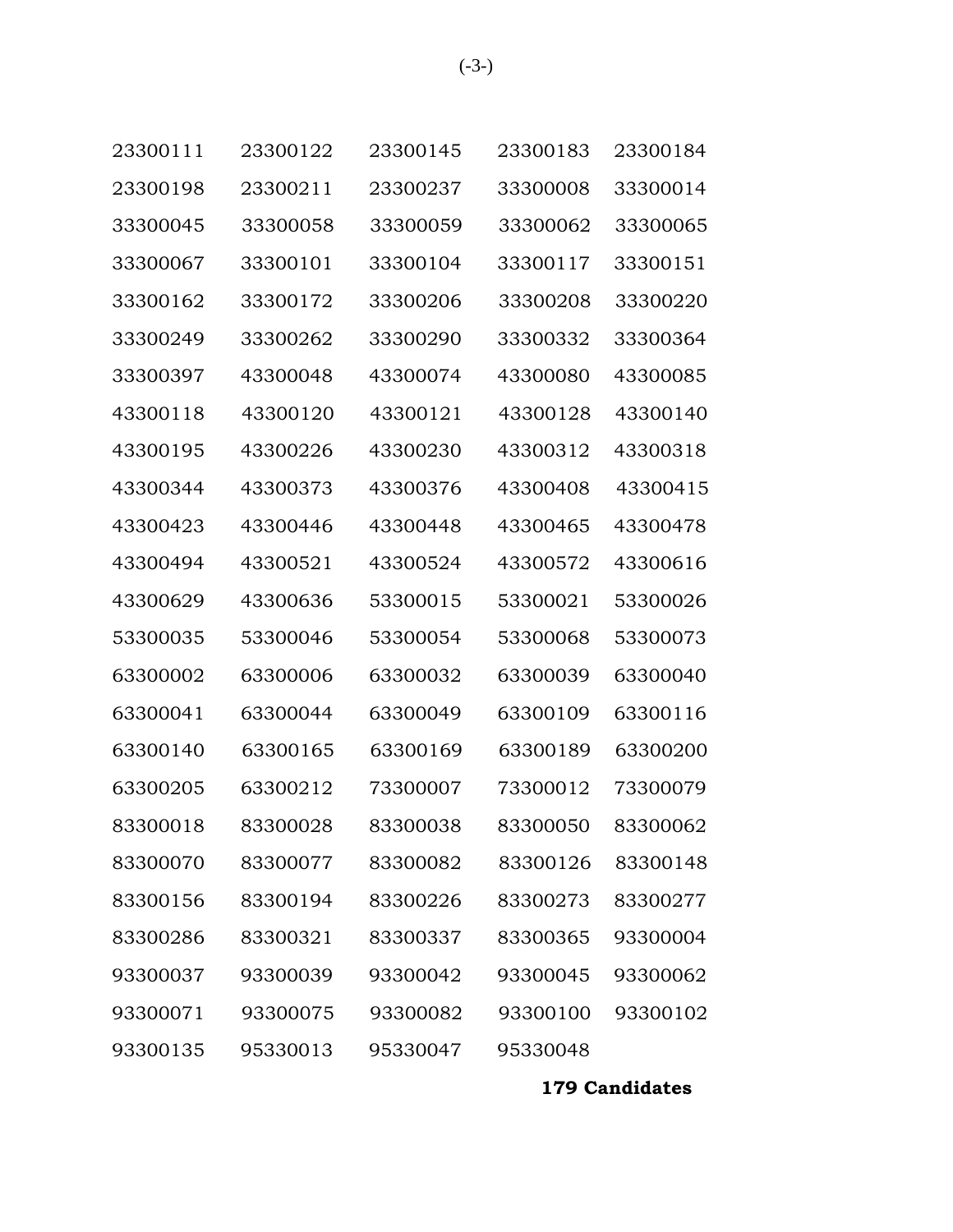### **HINDI**

| 13400003 | 13400008 | 13400015 | 13400028 |
|----------|----------|----------|----------|
| 13400070 | 13400073 | 13400075 | 13400079 |
| 13400097 | 13400120 | 13400137 | 13400148 |
| 13400233 | 13400275 | 13400283 | 13400287 |
| 13400323 | 13400334 | 13400420 | 13400428 |
| 13400448 | 13400455 | 13400457 | 13400470 |
| 13400506 | 13400534 | 13400540 | 13400554 |
| 13400698 | 13400703 | 13400715 | 13400805 |
| 23400066 | 23400105 | 23400197 | 23400230 |
| 33400005 | 33400011 | 33400014 | 33400032 |
| 33400168 | 33400236 | 33400256 | 33400282 |
| 33400323 | 33400328 | 33400390 | 33400406 |
| 43400018 | 43400071 | 43400185 | 43400193 |
| 43400319 | 43400355 | 43400359 | 43400384 |
| 43400482 | 43400491 | 43400549 | 43400577 |
| 53400001 | 53400004 | 53400024 | 53400034 |
| 53400117 | 53400188 | 53400189 | 53400195 |
| 53400284 | 53400328 | 63400007 | 63400096 |
| 73400010 | 73400024 | 73400032 | 73400059 |
| 73400067 | 73400118 | 73400146 | 83400015 |
| 83400022 | 83400029 | 83400031 | 83400048 |
| 83400157 | 83400166 | 83400180 | 83400192 |
| 83400208 | 83400235 | 83400255 | 83400296 |
|          |          |          |          |

93400007 = **116 Candidates**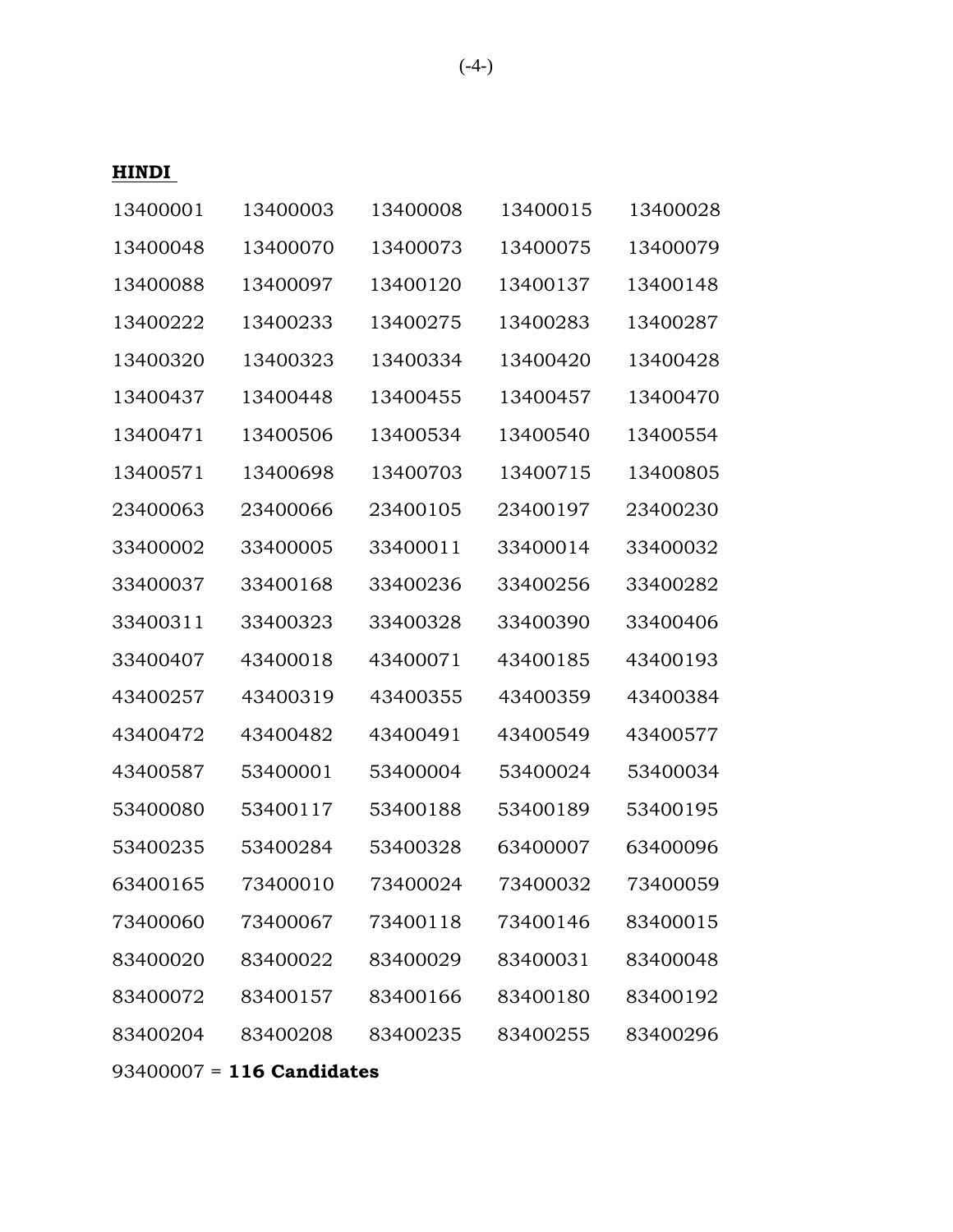| <b>GEOGRAPHY</b> |                    |          |          |                      |
|------------------|--------------------|----------|----------|----------------------|
| 13500092         | 13500100           | 13500115 | 23500004 | 23500010             |
| 23500019         | 23500024           | 23500031 | 43500020 | 43500029             |
| 53500022         | 83500009           | 93500009 | 93500010 |                      |
|                  |                    |          |          | 14 Candidates        |
| <b>SOCIOLOGY</b> |                    |          |          |                      |
| 13600003         | 13600008           | 13600009 | 13600052 | 13600067             |
| 13600088         | 13600133           | 13600135 | 13600147 | 13600168             |
| 13600192         | 23600002           | 23600010 | 23600025 | 33600001             |
| 43600002         | 43600005           | 43600041 | 43600063 | 43600067             |
| 43600074         | 53600001           | 63600007 | 63600012 | 73600013             |
| 73600016         | 95360001           | 95360002 |          |                      |
|                  |                    |          |          | <b>28 Candidates</b> |
| <b>MUSIC</b>     |                    |          |          |                      |
| 13700003         | 13700004           | 13700006 | 13700013 | 13700024             |
| 13700061         | 13700063           | 13700067 | 13700083 | 23700003             |
| 23700005         | 43700009           | 43700012 | 43700021 | 63700002             |
| 63700011         | 73700015           | 83700007 |          |                      |
|                  |                    |          |          | <b>18 Candidates</b> |
|                  | PHYSICAL EDUCATION |          |          |                      |
| 13800004         | 13800011           | 13800051 | 13800052 | 13800088             |
| 13800095         | 13800099           | 23800002 | 23800019 | 23800020             |
| 33800001         | 63800017           | 63800021 | 73800003 | 83800021             |
| 95380007         |                    |          |          |                      |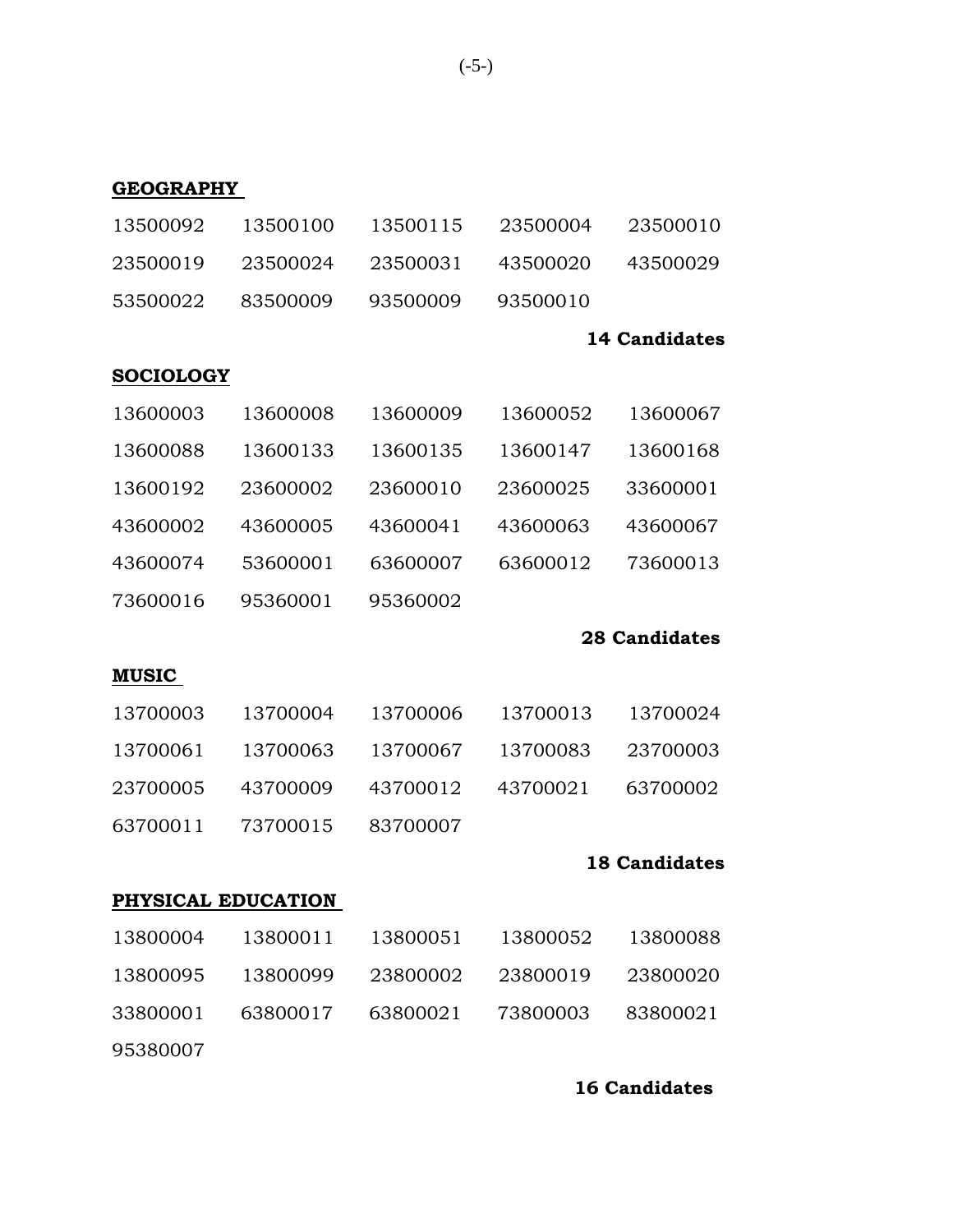## **ECONOMICS**

| 13900003 | 13900011 | 13900015 | 13900032 | 13900035 |
|----------|----------|----------|----------|----------|
| 13900039 | 13900048 | 13900051 | 13900054 | 13900057 |
| 13900094 | 13900096 | 13900105 | 13900134 | 13900146 |
| 13900155 | 13900180 | 13900184 | 13900228 | 13900234 |
| 13900245 | 13900247 | 13900258 | 13900281 | 13900292 |
| 13900304 | 13900309 | 13900345 | 13900349 | 13900373 |
| 13900381 | 13900400 | 13900402 | 23900047 | 23900053 |
| 23900068 | 23900083 | 23900095 | 33900063 | 33900079 |
| 33900082 | 33900094 | 33900131 | 33900136 | 43900041 |
| 43900042 | 43900049 | 43900098 | 43900139 | 43900158 |
| 43900195 | 43900211 | 43900230 | 43900236 | 53900001 |
| 53900003 | 53900021 | 53900083 | 63900006 | 63900024 |
| 63900051 | 63900075 | 73900016 | 73900063 | 73900101 |
| 83900034 | 83900060 | 83900063 | 95390007 | 95390032 |
| 95390043 | 95390047 | 95390058 |          |          |

## **73 Candidates**

### **POLITICAL SCIENCE**

| 14000004 | 14000044 | 14000051 | 14000067 | 14000074 |
|----------|----------|----------|----------|----------|
| 14000077 | 14000078 | 14000084 | 14000086 | 14000089 |
| 14000094 | 14000102 | 14000104 | 14000110 | 14000113 |
| 14000118 | 14000120 | 14000122 | 14000137 | 14000163 |
| 14000164 | 14000171 | 14000175 | 14000178 | 14000257 |
| 14000269 | 14000275 | 14000281 | 14000317 | 14000321 |
| 14000338 | 14000341 | 14000342 | 14000345 | 14000347 |
| 14000353 | 14000413 | 14000436 | 14000451 | 14000485 |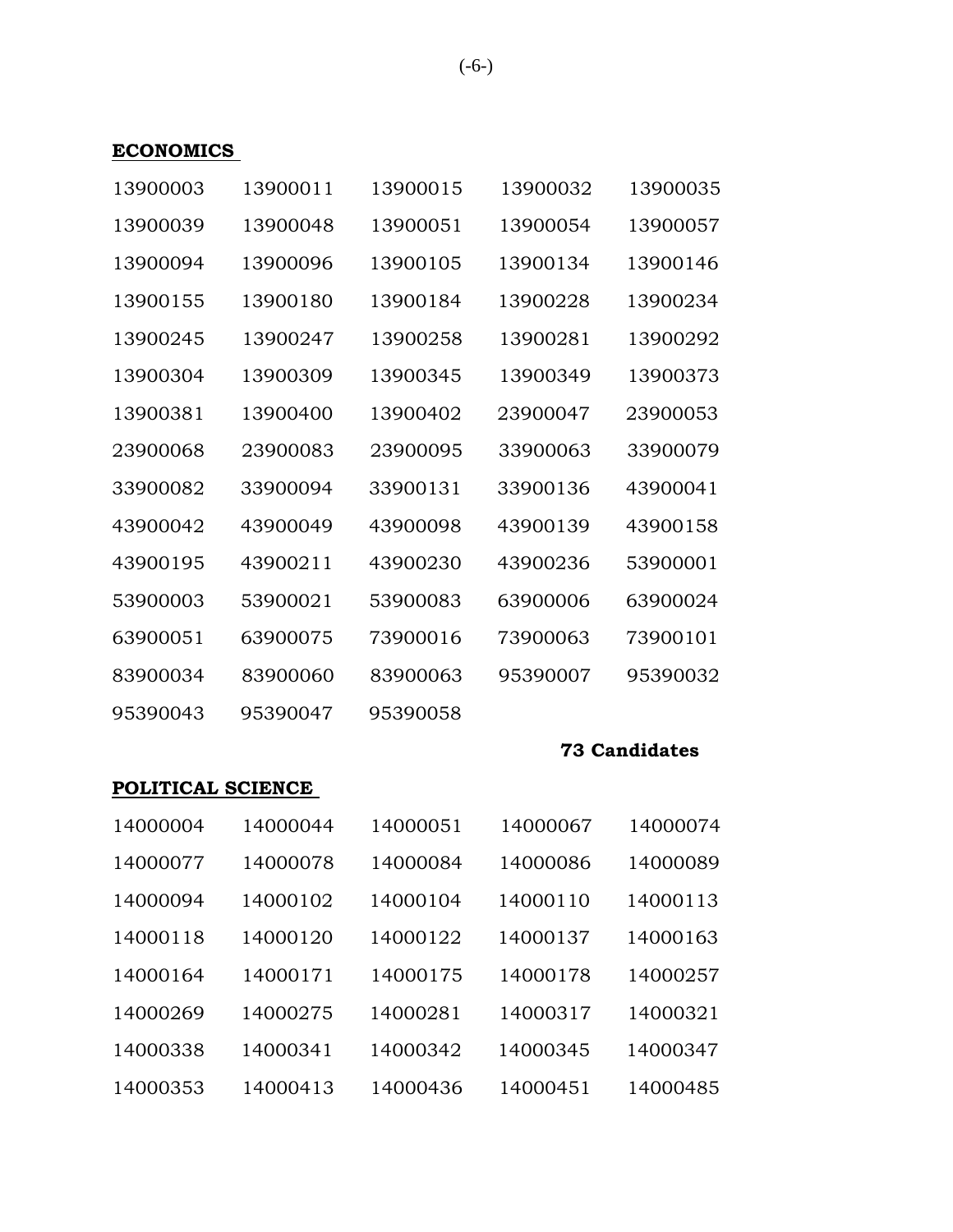| 14000498 | 14000507 | 14000514 | 14000529 | 14000545 |
|----------|----------|----------|----------|----------|
| 14000550 | 14000561 | 14000603 | 14000620 | 14000625 |
| 14000630 | 14000640 | 14000644 | 14000659 | 14000688 |
| 14000701 | 14000705 | 14000753 | 14000774 | 14000781 |
| 14000800 | 14000842 | 14000845 | 24000004 | 24000007 |
| 24000008 | 24000055 | 24000075 | 24000085 | 24000103 |
| 24000109 | 24000141 | 24000143 | 24000216 | 24000220 |
| 34000021 | 34000024 | 34000037 | 34000061 | 34000077 |
| 34000195 | 34000199 | 34000207 | 34000213 | 34000215 |
| 34000259 | 34000274 | 34000326 | 44000017 | 44000110 |
| 44000140 | 44000151 | 44000184 | 44000185 | 44000189 |
| 44000229 | 44000357 | 44000422 | 54000051 | 54000135 |
| 54000197 | 54000254 | 64000145 | 64000154 | 64000177 |
| 74000122 | 74000136 | 84000080 | 84000100 | 84000101 |
| 84000180 | 94000003 | 94000058 | 94000075 | 95400006 |
| 95400040 | 95400125 | 95400155 |          |          |

### **COMMERCE**

| 14200016 | 14200017 | 14200025 | 14200047 | 14200055 |
|----------|----------|----------|----------|----------|
| 14200060 | 14200061 | 14200069 | 14200074 | 14200084 |
| 14200090 | 14200106 | 14200108 | 14200111 | 14200112 |
| 14200119 | 14200126 | 14200134 | 14200140 | 14200144 |
| 14200159 | 14200177 | 14200188 | 14200223 | 14200238 |
| 14200240 | 14200243 | 14200245 | 14200246 | 14200260 |
| 14200261 | 14200289 | 14200291 | 14200318 | 14200370 |
| 14200373 | 14200387 | 14200396 | 14200404 | 14200407 |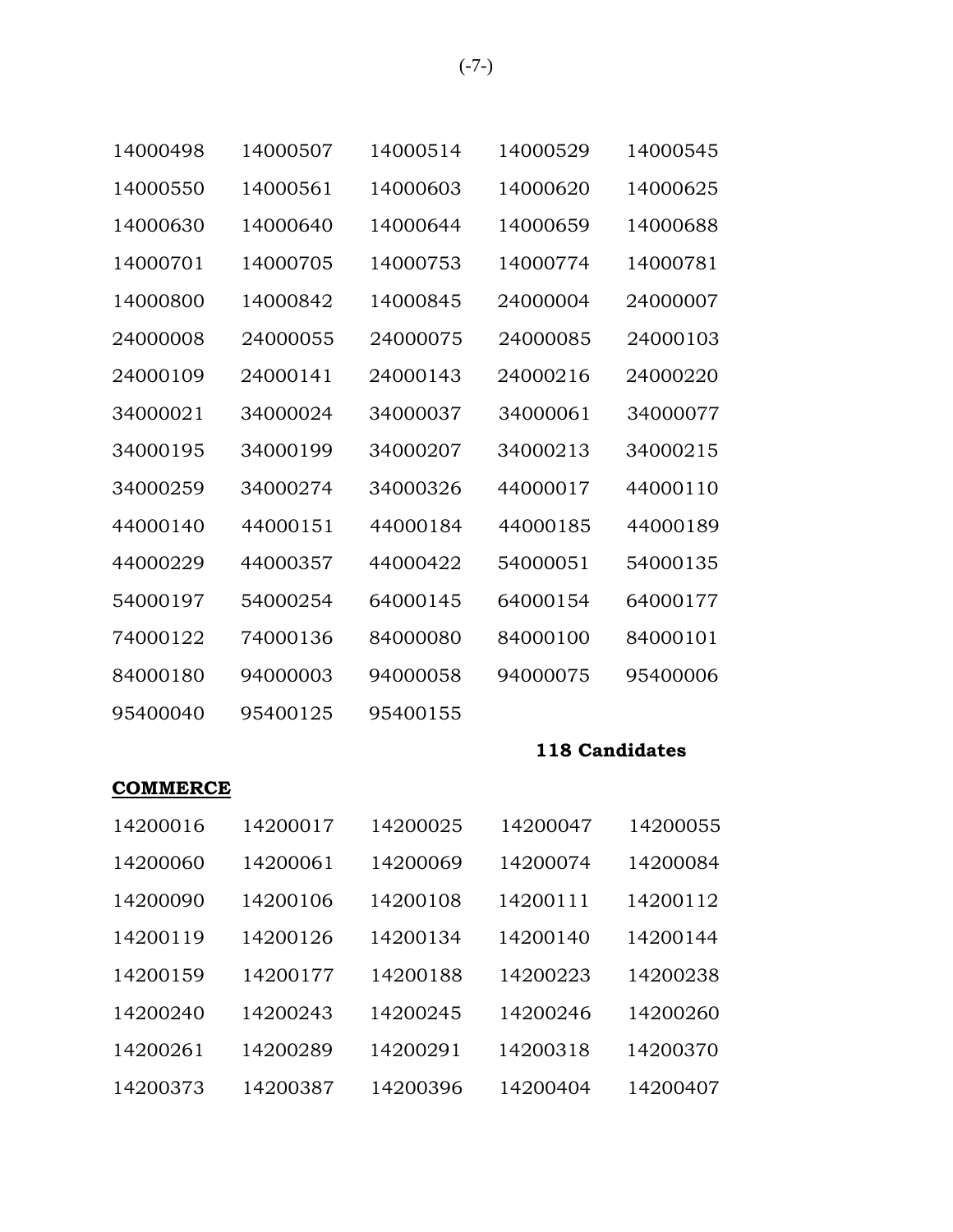|  | ۰.<br>× |
|--|---------|
|--|---------|

| 14200415 | 14200436 | 14200445 | 14200447 | 14200450 |
|----------|----------|----------|----------|----------|
| 14200455 | 14200466 | 14200493 | 14200495 | 14200535 |
| 14200550 | 14200588 | 14200603 | 14200612 | 14200623 |
| 14200627 | 14200646 | 14200648 | 14200649 | 14200687 |
| 14200693 | 14200696 | 14200732 | 24200014 | 24200018 |
| 24200030 | 24200045 | 24200048 | 24200097 | 24200098 |
| 24200110 | 24200129 | 24200191 | 34200018 | 34200023 |
| 34200028 | 34200131 | 34200132 | 34200152 | 34200193 |
| 34200202 | 44200010 | 44200021 | 44200027 | 44200051 |
| 44200056 | 44200099 | 44200107 | 44200111 | 44200122 |
| 44200171 | 44200245 | 44200351 | 44200369 | 44200371 |
| 44200387 | 44200411 | 44200425 | 44200453 | 44200455 |
| 44200466 | 44200499 | 44200525 | 44200575 | 54200027 |
| 54200054 | 54200056 | 54200057 | 54200058 | 54200072 |
| 64200008 | 64200016 | 64200033 | 64200052 | 64200070 |
| 64200072 | 64200082 | 64200088 | 64200093 | 64200138 |
| 64200145 | 64200162 | 64200188 | 64200190 | 64200268 |
| 74200063 | 74200101 | 84200026 | 84200044 | 84200045 |
| 84200051 | 84200060 | 84200166 | 84200194 | 94200043 |
| 94200070 | 94200079 |          |          |          |

## **MATHEMATICAL SCIENCES**

| 14300001 | 14300004 | 14300037 | 14300065 | 14300115 |
|----------|----------|----------|----------|----------|
| 14300124 | 14300200 | 14300229 | 14300273 | 14300279 |
| 14300297 | 14300313 | 24300041 | 24300050 | 24300090 |
| 34300005 | 34300021 | 44300015 | 44300041 | 44300044 |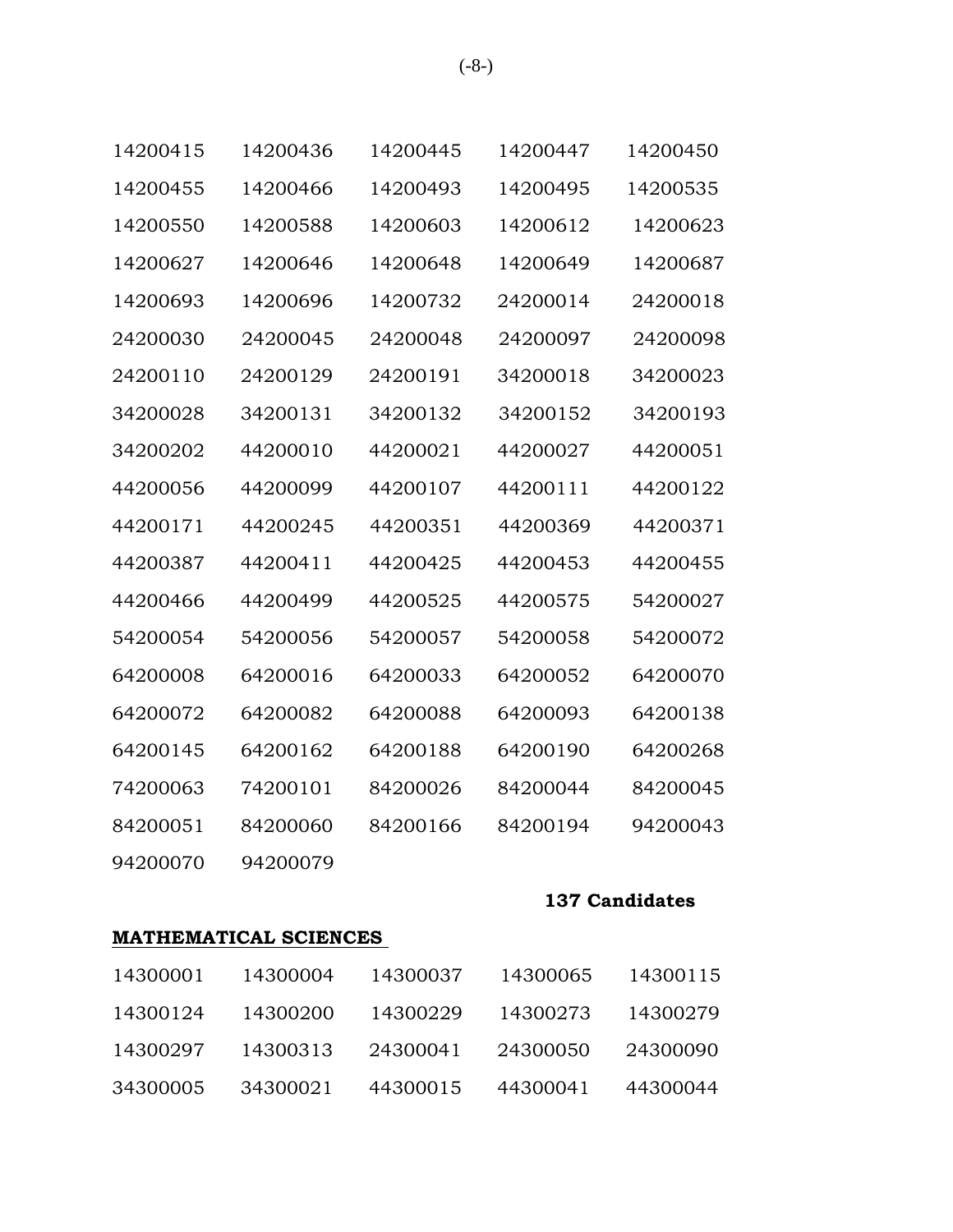| 44300094        | 44300096 | 44300179 | 44300208             | 44300231             |
|-----------------|----------|----------|----------------------|----------------------|
| 44300317        | 44300350 | 44300382 | 54300009             | 64300001             |
| 64300019        | 64300021 | 64300032 | 64300080             | 64300105             |
| 64300124        | 84300003 | 84300009 | 94300001             | 94300004             |
| 94300012        | 94300040 |          |                      |                      |
|                 |          |          | <b>42 Candidates</b> |                      |
| <b>SANSKRIT</b> |          |          |                      |                      |
| 14400001        | 14400009 | 14400011 | 14400049             | 14400053             |
| 14400080        | 14400112 | 14400127 | 14400128             | 14400132             |
| 14400136        | 14400140 | 14400143 | 14400154             | 14400157             |
| 14400170        | 14400178 | 14400187 | 14400202             | 14400207             |
| 14400208        | 14400220 | 14400221 | 14400229             | 14400242             |
| 14400246        | 24400007 | 24400008 | 24400022             | 24400068             |
| 34400004        | 34400025 | 34400033 | 34400038             | 34400055             |
| 34400061        | 34400077 | 34400086 | 44400001             | 44400093             |
| 44400094        | 44400099 | 44400103 | 44400116             | 54400016             |
| 54400025        | 54400033 | 54400042 | 54400069             | 64400002             |
| 64400003        | 64400008 | 64400023 | 74400001             | 74400007             |
| 74400024        | 74400042 | 74400044 | 74400045             | 74400057             |
| 74400062        | 74400072 | 84400025 | 94400018             | 94400028             |
| 94400032        | 95440001 | 95440002 | 95440010             |                      |
|                 |          |          |                      | <b>69 Candidates</b> |
| <b>HISTORY</b>  |          |          |                      |                      |
| 14500005        | 14500006 | 14500008 | 14500011             | 14500025             |
| 14500030        | 14500032 | 14500035 | 14500054             | 14500072             |
| 14500100        | 14500101 | 14500103 | 14500111             | 14500115             |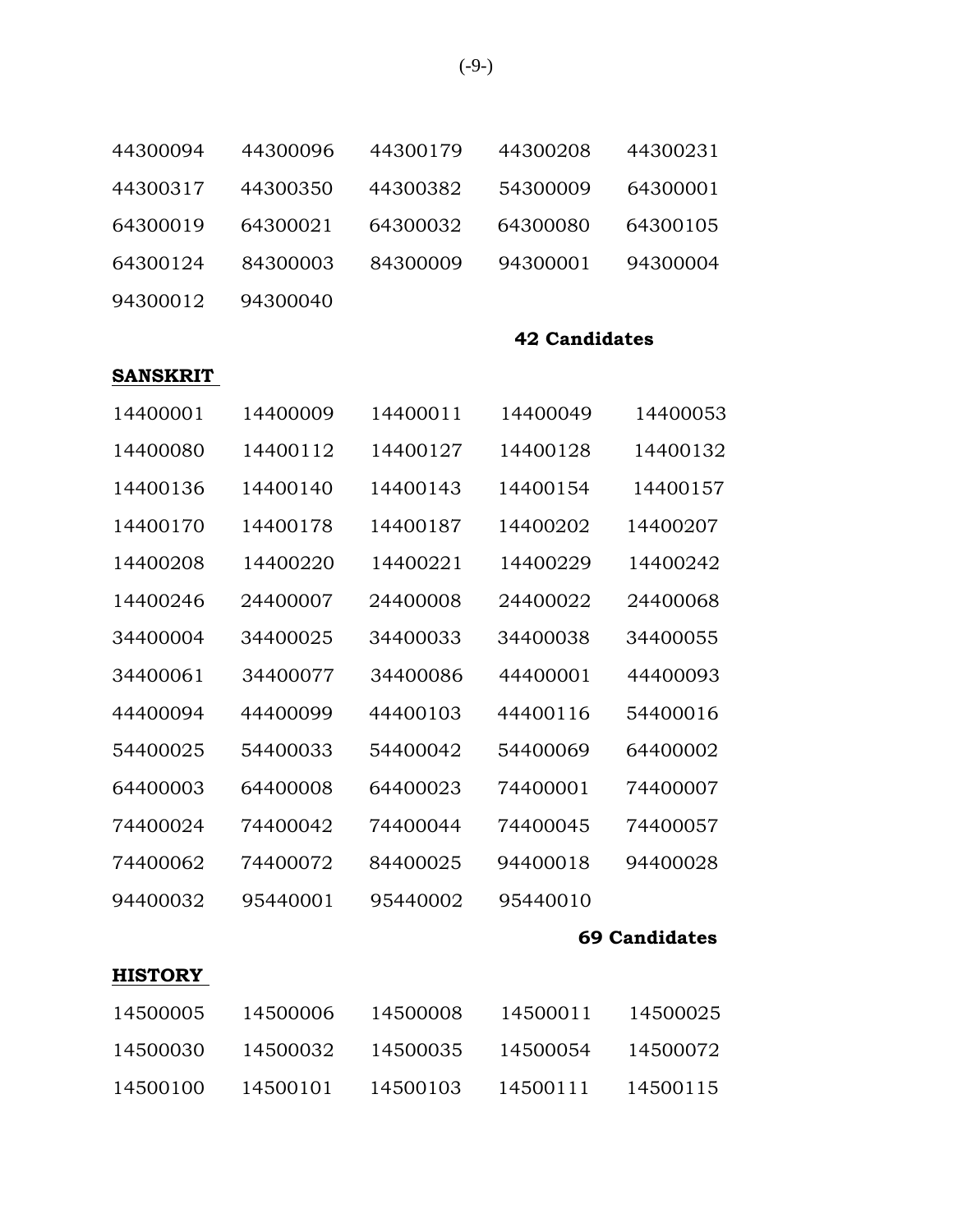| 14500118 | 14500161 | 14500165 | 14500167 | 14500183 |
|----------|----------|----------|----------|----------|
| 14500202 | 14500231 | 14500234 | 14500241 | 14500248 |
| 14500296 | 14500312 | 14500319 | 14500322 | 14500332 |
| 14500339 | 14500341 | 14500346 | 14500348 | 14500360 |
| 14500363 | 14500378 | 14500382 | 14500413 | 14500434 |
| 14500436 | 14500454 | 14500469 | 14500532 | 14500547 |
| 14500551 | 14500581 | 14500584 | 24500020 | 24500059 |
| 24500091 | 24500093 | 24500105 | 24500131 | 34500021 |
| 34500055 | 34500070 | 34500097 | 34500144 | 44500026 |
| 44500029 | 44500041 | 44500064 | 44500115 | 44500132 |
| 44500133 | 44500172 | 54500055 | 54500092 | 54500103 |
| 54500123 | 54500139 | 64500001 | 64500018 | 74500001 |
| 74500078 | 94500029 | 95450015 | 95450098 | 95450115 |
| 95450120 |          |          |          |          |

# **PHYSICAL SCIENCES**

| 14600012 | 14600056 | 14600067                   | 14600100 | 14600158 |
|----------|----------|----------------------------|----------|----------|
| 14600221 | 14600318 | 14600331                   | 24600043 | 24600045 |
| 24600054 | 24600079 | 34600099                   | 34600167 | 44600001 |
| 44600003 | 44600004 | 44600006                   | 44600007 | 44600009 |
| 44600015 | 44600024 | 44600033                   | 44600056 | 44600068 |
| 44600131 | 44600151 | 44600192                   | 44600193 | 44600207 |
| 44600276 | 64600001 | 64600013                   | 64600016 | 64600022 |
| 64600054 | 64600084 | 64600101                   | 64600131 | 74600028 |
| 84600001 | 84600093 | 84600122                   | 84600132 | 94600004 |
| 94600007 |          | $94600033 = 47$ Candidates |          |          |

(-10-)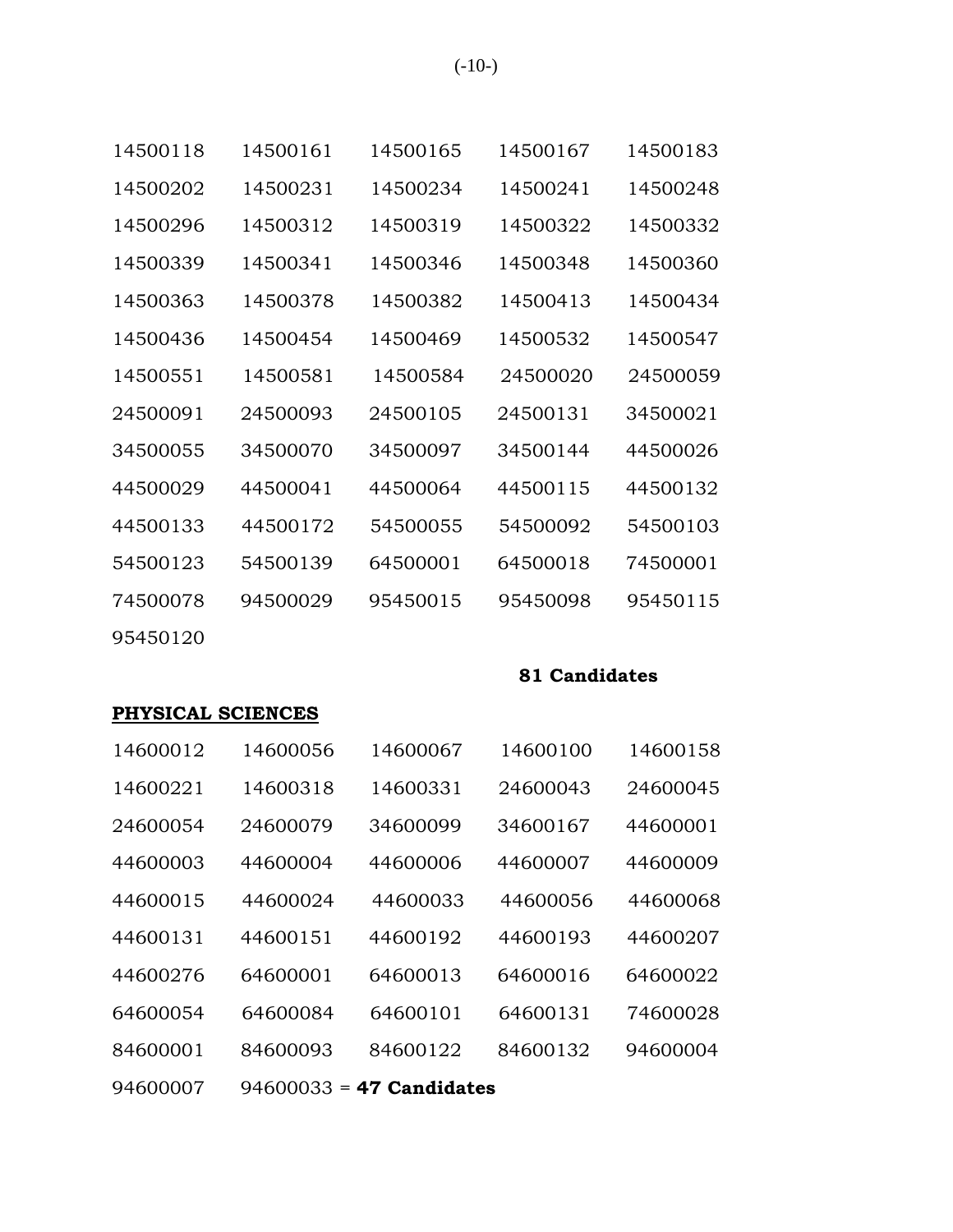### **PUBLIC ADMINISTRATION**.

|          |  | 14700001  14700004  14700008  14700032  14700033 |  |
|----------|--|--------------------------------------------------|--|
|          |  | 14700057  14700062  14700067  14700069  14700072 |  |
|          |  | 14700093 14700105 44700001 44700015 44700019     |  |
| 74700007 |  |                                                  |  |

#### **16 Candidates**

### **COMPUTER SCIENCE & APPLICATION**

| 14800015 | 14800018 | 14800035 | 14800052 | 14800064 |
|----------|----------|----------|----------|----------|
| 14800102 | 14800103 | 14800112 | 14800121 | 14800168 |
| 14800184 | 14800225 | 14800265 | 14800275 | 14800293 |
| 14800305 | 14800331 | 24800017 | 24800083 | 24800112 |
| 24800117 | 34800038 | 34800074 | 34800080 | 44800027 |
| 44800059 | 44800077 | 44800135 | 44800181 | 44800189 |
| 44800226 | 64800021 | 64800107 | 64800118 | 74800003 |
| 84800021 | 84800081 | 84800082 | 84800100 | 84800113 |
| 84800118 | 84800144 | 94800010 | 94800068 | 95480003 |
|          |          |          |          |          |

95480024

#### **46 Candidates**

#### **TOURISM MANAGEMENT AND ADMINISTRATION**

| 14900001 | 14900028 | 14900051 | 14900054 | 14900058 |
|----------|----------|----------|----------|----------|
| 14900079 | 14900097 | 34900001 | 34900013 | 44900024 |
| 44900025 | 44900064 | 44900071 | 44900074 | 44900091 |
| 74900011 | 84900001 | 84900020 | 84900029 | 84900030 |
| 84900032 |          |          |          |          |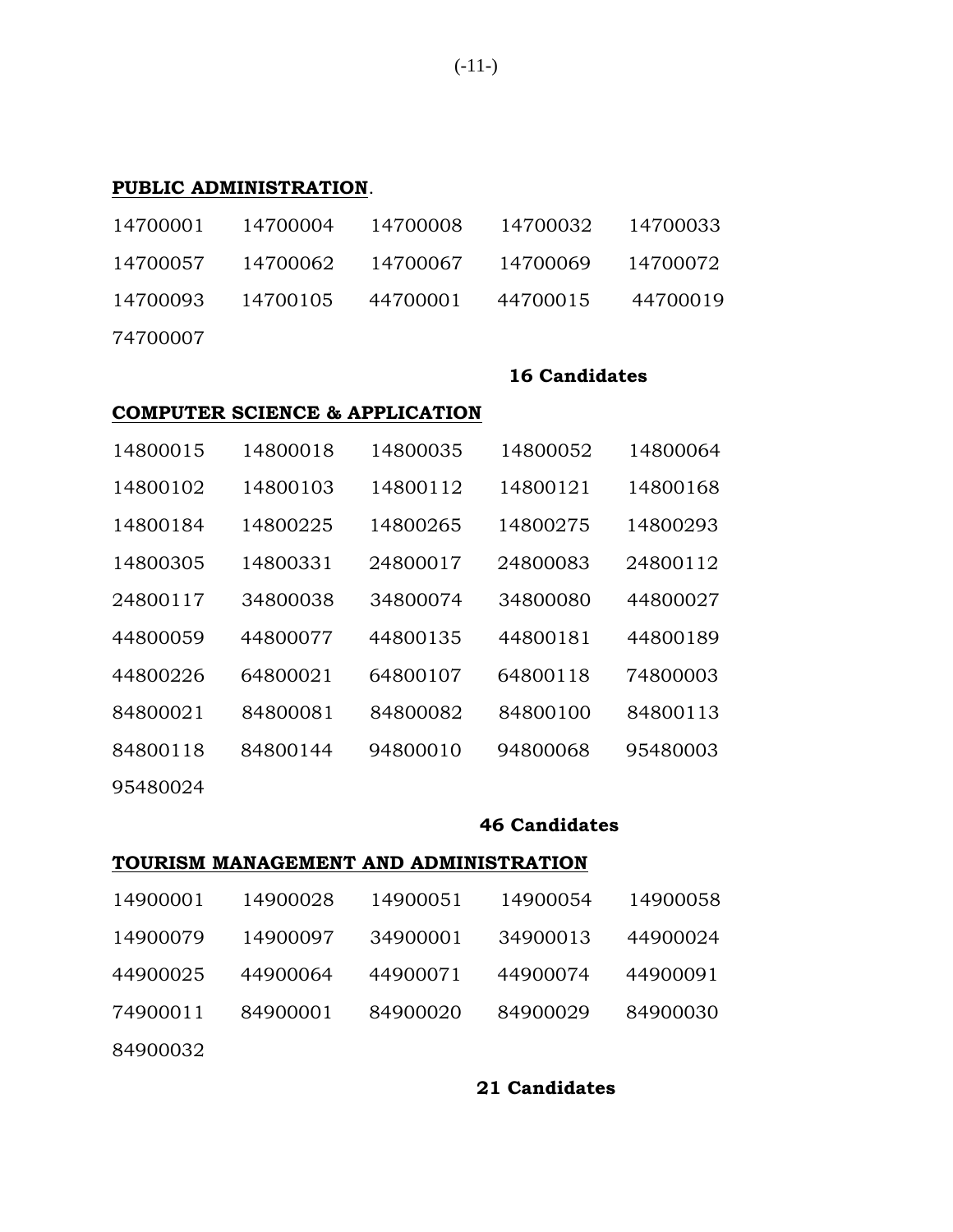(-12-)

# **MASS COMMUNICATION & JOURNALISM**

| 15000005          | 15000013 | 15000019 | 15000021               | 15000022 |
|-------------------|----------|----------|------------------------|----------|
| 15000027          | 15000029 | 15000038 | 15000075               | 25000001 |
| 25000005          | 45000004 | 45000016 | 45000029               | 45000037 |
| 55000001          | 75000007 | 85000003 | 85000004               |          |
|                   |          |          | <b>19 Candidates</b>   |          |
| <b>PHILOSOPHY</b> |          |          |                        |          |
| 15100005          | 35100001 |          | 55100001 03 Candidates |          |
| <b>PSYCHOLOGY</b> |          |          |                        |          |
| 15200002          | 15200016 | 15200018 | 15200039               | 15200067 |
| 25200004          | 25200010 | 45200003 | 75200005               |          |
|                   |          |          | 09 Candidates          |          |
| <b>EDUCATION</b>  |          |          |                        |          |
| 15300013          | 15300015 | 15300029 | 15300044               | 15300081 |
| 15300092          | 15300105 | 15300141 | 15300142               | 15300180 |
| 15300185          | 25300001 | 25300013 | 25300051               | 35300017 |
| 35300064          | 45300023 | 45300027 | 45300037               | 45300061 |
| 45300111          | 55300016 | 65300003 | 65300037               | 75300004 |
| 75300026          | 85300045 | 95300016 | 95300025               | 95300043 |
| 95530013          |          |          |                        |          |